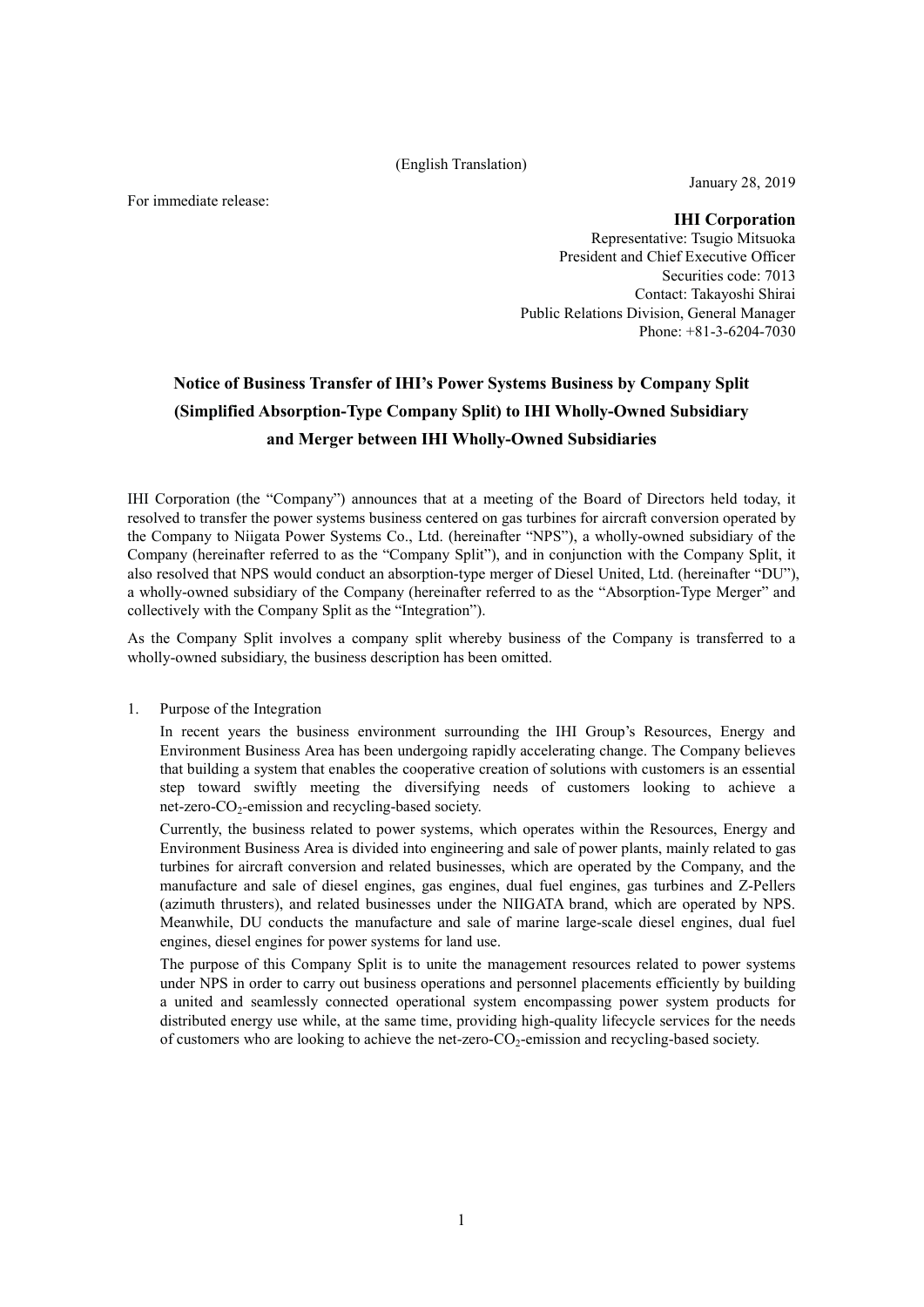- 2. Outline of the Integration
	- (1) Schedule of the Integration

| Board of Directors approval of absorption-type company<br>split agreement (The Company):       | January 28, 2019           |
|------------------------------------------------------------------------------------------------|----------------------------|
| Execution of absorption-type company split agreement:                                          | February 1, 2019 (planned) |
| Execution of absorption-type merger agreement:                                                 | February 1, 2019 (planned) |
| General Meeting of Shareholders approval of absorption-<br>type company split agreement (NPS): | June 2019 (planned)        |
| General Meeting of Shareholders approval of absorption-<br>type merger agreement (NPS, DU):    | June 2019 (planned)        |
| Effective date:                                                                                | July 1, 2019 (planned)     |

- \* The Company will not seek approval of a General Meeting of Shareholders regarding the absorption-type company split agreement pursuant to the provisions on simplified absorption-type company splits stipulated in Article 784, Paragraph 2 of the Companies Act.
- (2) Outline of the Company Split
	- (i) Method of the Company Split

The Company Split will be carried out as an absorption-type company split with the Company as the splitting company and NPS as the successor company.

(ii) Allotment associated with the Company Split

NPS will issue 3,400 shares of common stock in conjunction with the Company Split, all of which are to be allotted and delivered to the Company.

(iii) Treatment of share acquisition rights and bonds with share acquisition rights associated with the Company Split

The splitting company will not be compelled to transfer or succeed obligations to the successor company, such that are based on the splitting company's share acquisition rights. Meanwhile, the Company does not issue bonds with share acquisition rights.

(iv) Increase or decrease of capital stock, etc. due to the Company Split

The Company Split will not cause decreases in the Company's capital stock or its legal capital surplus.

(v) Rights and obligations to be assumed by the successor company

The successor company will assume the assets, liabilities, rights and obligations, as well as contractual positions, pertaining to the target operations of the splitting company. Note, however, that NPS shares, shares of other affiliates, and employees' employment contracts (the Company's employees will be seconded to the successor company) will be excluded from the target of succession.

In principle, the successor company will assume the financial obligations of the splitting company, and in so doing release the splitting company from such liabilities.

(vi) Anticipated performance of financial obligations

Both the splitting company and the successor company maintain assets exceeding liabilities and have non-exempt property sufficient to guarantee performance subsequent to the Company Split. Meanwhile in terms their earnings situations, we do not anticipate any issues at this point in time with respect to a situation where either company would face difficulties with respect to duly performing their financial obligations. As such, we deem there to be no issues with respect to the likelihood of the splitting company and the successor company performing their respective financial obligations subsequent to the effective date of the Company Split.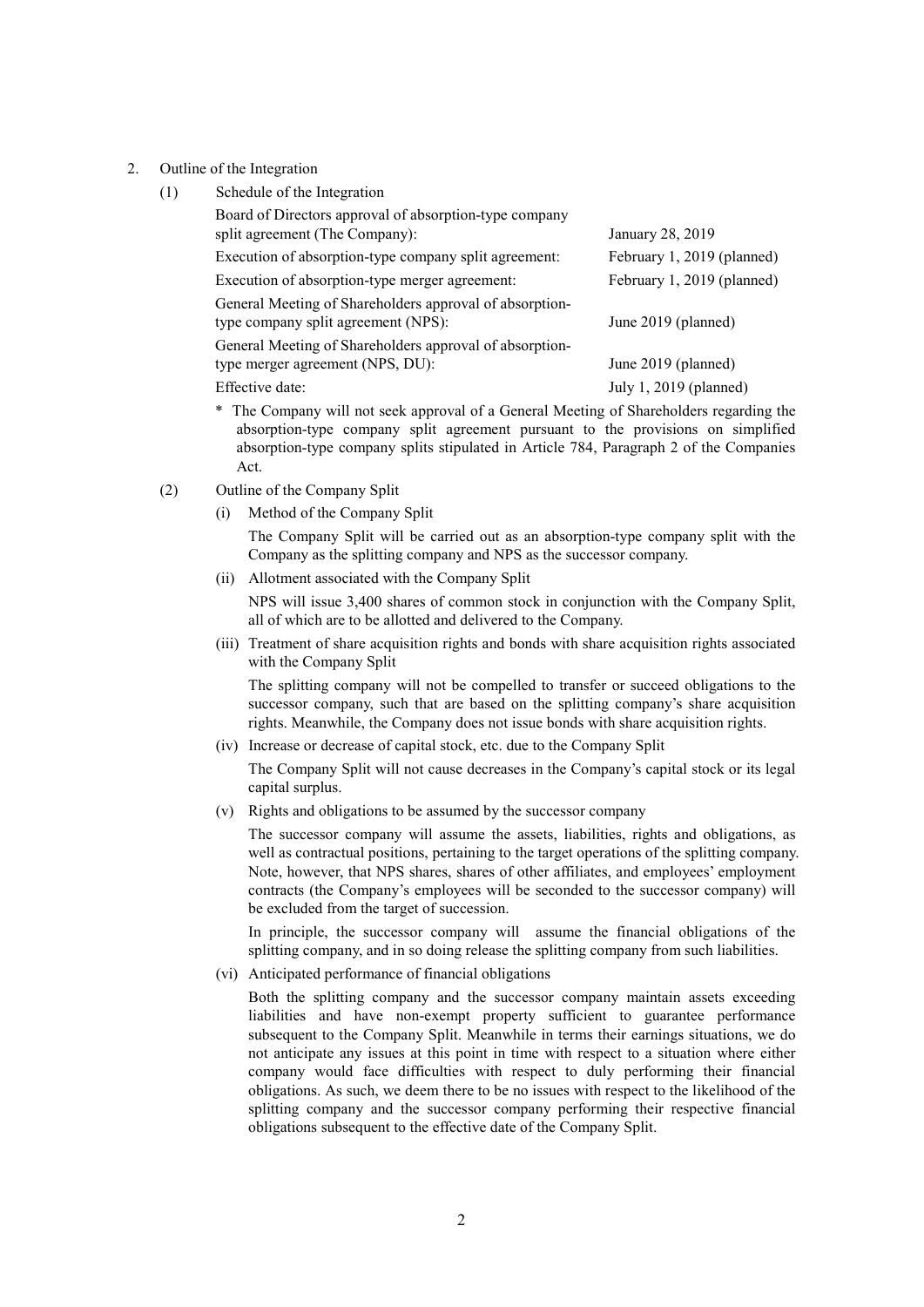- (3) Outline of the Absorption-Type Merger
	- (i) Method of the Absorption-Type Merger The Absorption-Type Merger will be carried out as an absorption-type merger with NPS as the surviving company and DU as the absorbed company. DU will be dissolved.
	- (ii) Allotment associated with the Absorption-Type Merger In conjunction with the Absorption-Type Merger, NPS will not allot shares or other monies to the shareholders of DU.
	- (iii) Treatment of share acquisition rights and bonds with share acquisition rights associated with the Absorption-Type Merger Not applicable.

| (1) | Trade name                                                                   | <b>IHI</b> Corporation                                                                                                                                                                                                                                                                                                     | Niigata Power Systems<br>Co., Ltd.                                                                                                                                                                   | Diesel United, Ltd.                                                                                                                                                                                 |
|-----|------------------------------------------------------------------------------|----------------------------------------------------------------------------------------------------------------------------------------------------------------------------------------------------------------------------------------------------------------------------------------------------------------------------|------------------------------------------------------------------------------------------------------------------------------------------------------------------------------------------------------|-----------------------------------------------------------------------------------------------------------------------------------------------------------------------------------------------------|
|     |                                                                              | (Splitting company)                                                                                                                                                                                                                                                                                                        | (Successor company)                                                                                                                                                                                  |                                                                                                                                                                                                     |
|     |                                                                              |                                                                                                                                                                                                                                                                                                                            | (Surviving company)                                                                                                                                                                                  | (Absorbed company)                                                                                                                                                                                  |
| (2) | Headquarters                                                                 | 1-1, Toyosu 3-chome,<br>Koto-ku, Tokyo                                                                                                                                                                                                                                                                                     | 14-5, Sotokanda 2-chome,<br>Chiyoda-ku, Tokyo                                                                                                                                                        | 2-8 Kanda Suda-cho.<br>Chiyoda-ku, Tokyo                                                                                                                                                            |
| (3) | Title and name of<br>representative                                          | Tsugio Mitsuoka,<br>President and<br>Chief Executive Officer                                                                                                                                                                                                                                                               | Koji Yahagi, President                                                                                                                                                                               | Hideo Takagi, President                                                                                                                                                                             |
| (4) | Business details                                                             | Manufacture and sale, etc.<br>of metalworking<br>machinery, compressors,<br>air blowers, superchargers<br>for vehicles and ships,<br>logistics equipment,<br>boilers, components for<br>nuclear power plants,<br>chemical machinery,<br>general-purpose<br>machinery, jet engines,<br>space development<br>equipment, etc. | Manufacture and sale of<br>diesel engines (marine,<br>power generation, railway<br>vehicle), gas engines, dual<br>fuel engines, gas turbines,<br>Z-Pellers, power<br>generators and foundry<br>parts | Manufacture and sale of<br>marine large-scale diesel<br>engines, dual fuel engines,<br>diesel engines for power<br>systems for land use, and<br>machinery equipment and<br>tools for industrial use |
| (5) | Capital                                                                      | 107,165 million yen                                                                                                                                                                                                                                                                                                        | 3,000 million yen                                                                                                                                                                                    | 153 million yen                                                                                                                                                                                     |
| (6) | Establishment                                                                | January 17, 1889                                                                                                                                                                                                                                                                                                           | February 3, 2003                                                                                                                                                                                     | October 1, 1988                                                                                                                                                                                     |
| (7) | Number of shares<br>issued                                                   | 154,679,954 shares                                                                                                                                                                                                                                                                                                         | $60,000$ shares                                                                                                                                                                                      | 27,272 shares                                                                                                                                                                                       |
| (8) | Fiscal year-end                                                              | March 31                                                                                                                                                                                                                                                                                                                   | March 31                                                                                                                                                                                             | March 31                                                                                                                                                                                            |
| (9) | Major shareholders<br>and shareholding<br>ratio                              | (Note)                                                                                                                                                                                                                                                                                                                     | The Company, 100%                                                                                                                                                                                    | The Company, 100%                                                                                                                                                                                   |
|     | Financial position and business results for the previous fiscal year<br>(10) |                                                                                                                                                                                                                                                                                                                            |                                                                                                                                                                                                      |                                                                                                                                                                                                     |
|     |                                                                              | (Consolidated)                                                                                                                                                                                                                                                                                                             | (Non-consolidated)                                                                                                                                                                                   | (Non-consolidated)                                                                                                                                                                                  |
|     | (i)<br>Net assets                                                            | 350,217 million yen                                                                                                                                                                                                                                                                                                        | 19,360 million yen                                                                                                                                                                                   | 2,691 million yen                                                                                                                                                                                   |
|     | (ii)<br>Total assets                                                         | 1,633,662 million yen                                                                                                                                                                                                                                                                                                      | 58,190 million yen                                                                                                                                                                                   | 12,198 million yen                                                                                                                                                                                  |
|     | Net assets per<br>(iii)<br>share                                             | 2,103.22 yen                                                                                                                                                                                                                                                                                                               | 322,667 yen                                                                                                                                                                                          | 98,674 yen                                                                                                                                                                                          |

## 3. Overview of the parties involved in the Integration (As of March 31, 2018)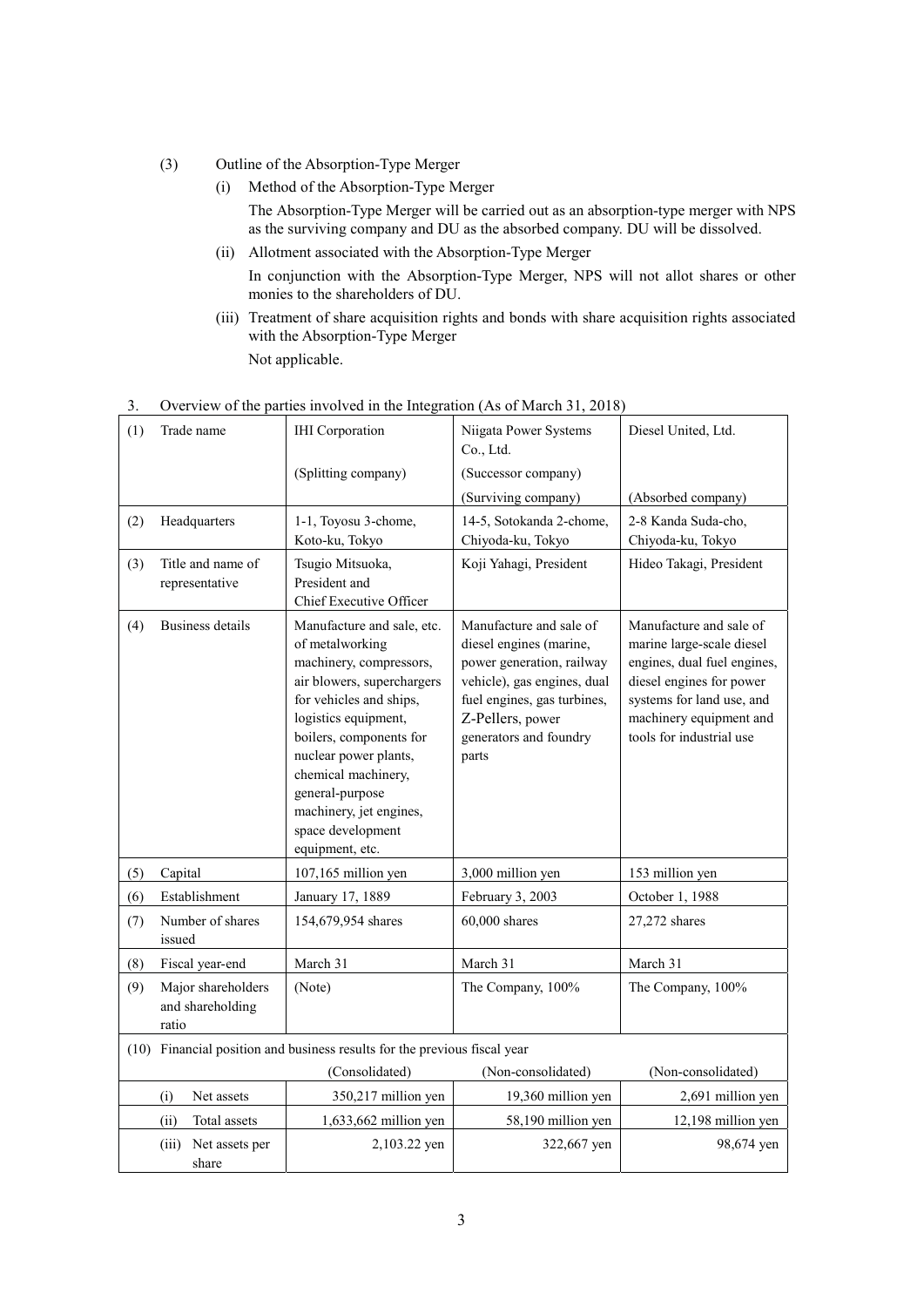| Net sales<br>(1V)                                                | $1,590,333$ million yen | 54,761 million yen | $11,270$ million yen |
|------------------------------------------------------------------|-------------------------|--------------------|----------------------|
| Operating<br>(v)<br>profit                                       | 72,267 million yen      | 2,632 million yen  | 59 million yen       |
| Ordinary profit<br>(v <sub>1</sub> )                             | 21,425 million yen      | 2,770 million yen  | 50 million yen       |
| (vii) Profit                                                     | 13,417 million yen      | 1,978 million yen  | 166 million yen      |
| (viii) Basic earnings<br>per share                               | 53.71 yen               | 32,967 yen         | $6,094$ yen          |
| The Master Trust Bank of Japan, Ltd. (Holder in Trust)<br>(Note) |                         |                    | 5.45%                |

| $(1)$ and $(1)$ and $(1)$ and $(1)$ and $(1)$ and $(1)$ and $(1)$ and $(1)$ and $(1)$ and $(1)$ and $(1)$ | .7.7.77  |
|-----------------------------------------------------------------------------------------------------------|----------|
| Japan Trustee Services Bank, Ltd. (Holder in Trust)                                                       | 4 4 9%   |
| Japan Trustee Services Bank, Ltd. (TOSHIBA CORPORATION Retirement                                         |          |
| Benefit Trust Account re-entrusted by Sumitomo Mitsui Trust Bank, Limited)                                | 3.58%    |
| The Dai-ichi Life Insurance Company, Limited                                                              | $3.50\%$ |
| State Street Bank And Trust Company 505001                                                                | $3.07\%$ |

## (11) Business details of the division to be split Engineering and sale of power plants, mainly related to gas turbines for aircraft conversion and related businesses

(12) Business results of the division to be split

|           | Fiscal year ended      | Fiscal year ended     | Ratio                  |
|-----------|------------------------|-----------------------|------------------------|
|           | March 31, 2018         | March 31, 2018        | (Operations subject to |
|           | (Operations subject to | (Consolidated)        | the Company Split/     |
|           | the Company Split)     |                       | Consolidated)          |
| Net sales | 24.8 billion yen       | $1,590.3$ billion yen | $.6\%$                 |

(13) Items and amounts of assets and liabilities to be split

Assets and liabilities subject to the Company Split amount to an estimated 13,183 million yen and 10,203 million yen, respectively, as of March 31, 2018.

#### 4. Status subsequent to the Integration

(1) Status of the Company subsequent to the Company Split

There will be no change in the trade name, headquarters, representative, business details, capital stock or fiscal year-end.

(2) Status of NPS subsequent to the Integration

NPS intends to change its trade name to IHI Power Systems Co., Ltd. on the same date as that of the effective date of the Integration.

- (i) Trade name IHI Power Systems Co., Ltd. (planned)
- (ii) Headquarters 14-5, Sotokanda 2-chome, Chiyoda-ku, Tokyo
- (iii) Title and name of representative To be determined
- (iv) Business details Manufacture and sale of gas turbines, gas engines, dual fuel engines, diesel engines (power generation, marine, railway vehicle), Z-Pellers, power generators and foundry parts
- (v) Capital 3,000 million yen
- (vi) Fiscal year-end March 31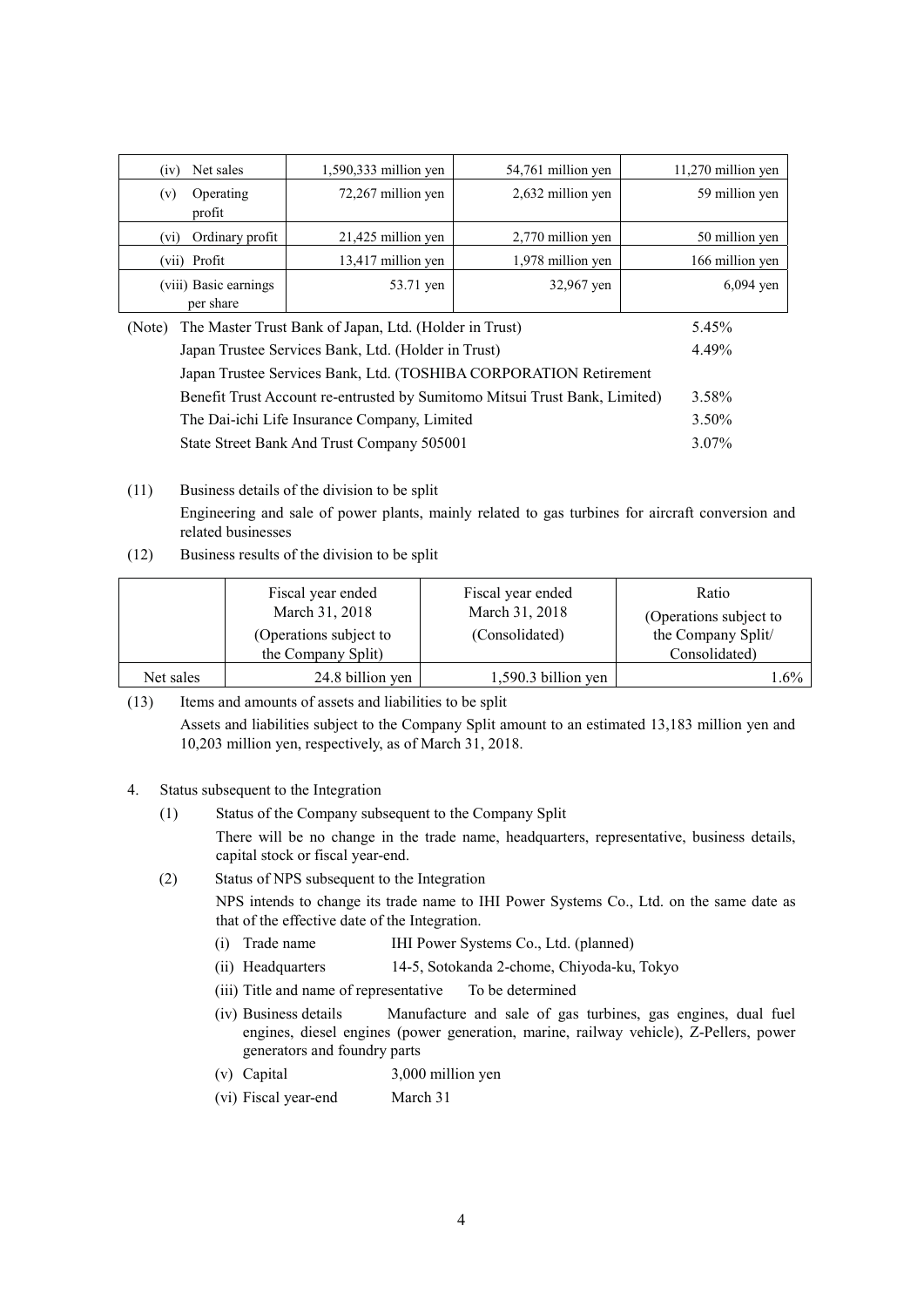#### 5. Future outlook

In the Resources, Energy and Environment Business Area, the IHI Group, while orienting its efforts toward the realization of a net-zero-CO<sub>2</sub>-emission and recycling-based society, will set common goals and accelerate the implementation of various measures in order to swiftly provide solutions to meet the diversifying needs of customers.

The Integration will bring about seamlessly connected operational system, which will unite the entire power systems business, including both power system products for distributed energy use, from gas turbines for aircraft conversion, diesel engines and gas engines, to dual fuel engines and gas turbines, and large to small power systems for marine use and Z-Pellers, and with the more-efficient business operations and personnel placement that results, the IHI Group expects to achieve greater competitiveness. The power systems business will strive to make solid progress toward realizing the goals set by the Resources, Energy and Environment Business Area while fulfilling its relevant roles.

The new company will continue to use the "NIIGATA" brand name. NPS products, which have received an excellent reputation from customers throughout the world will continue to bear the NIIGATA brand and contribute to creating value for customers as core products of the IHI Group.

As the Integration is business restructuring between the Company and its wholly-owned subsidiaries, the effect on the IHI Group's consolidated financial performance is expected to be immaterial.

For more details, please see the Organization for the Resources, Energy and Environment Business Area